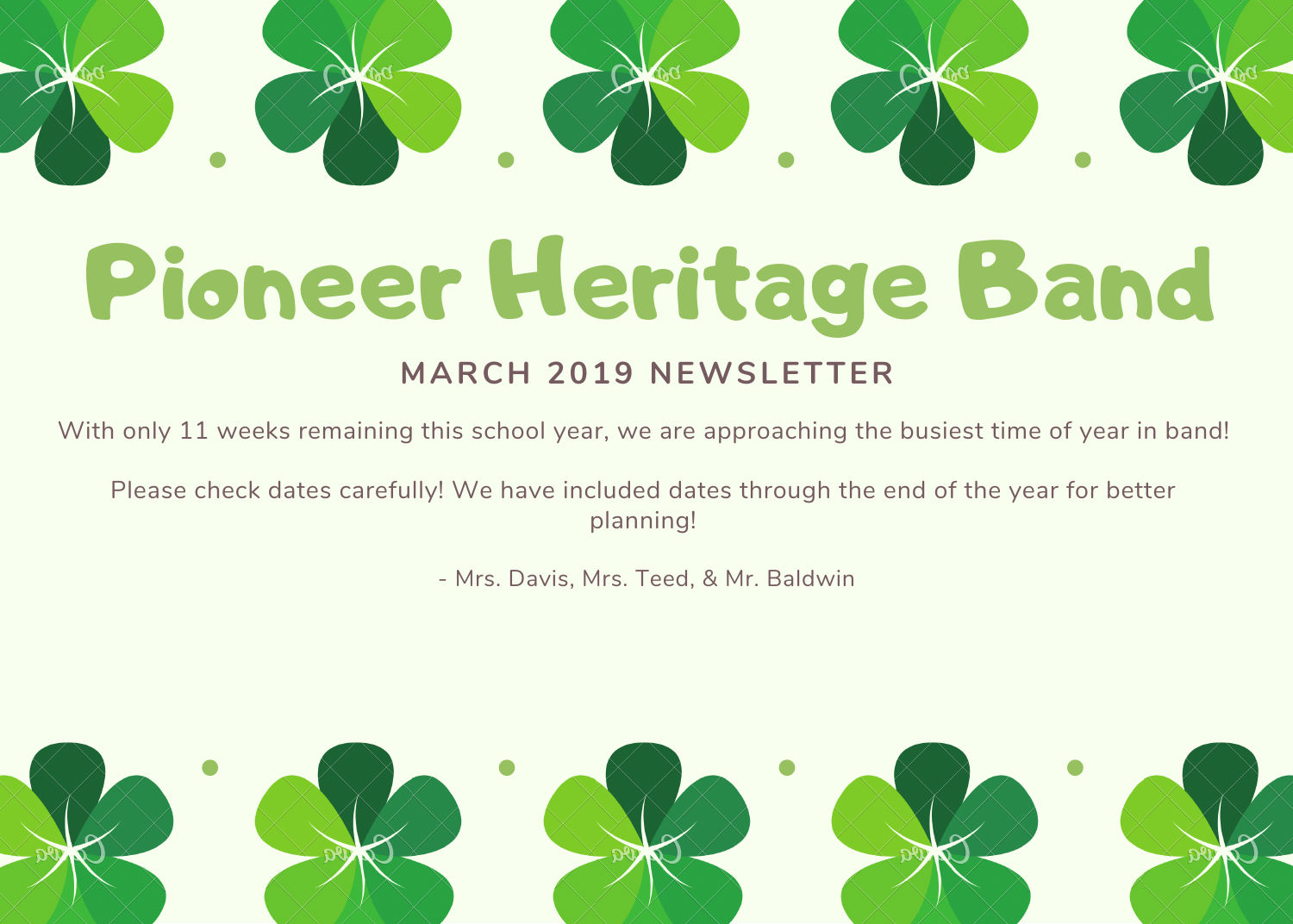

## BEGINNER BAND

*March 2019* **2** - Percussion Concert @ Reedy - 3PM

## *April 2019*

- **10** Beginner Band Rehearsal \*required\* @ 3:45-4:30pm
- **11** \*DATE CHANGE\* Pin Stack Field Trip (this was originally in May) \*Note\* - 7th/8th grade students who miss the STAAR test the previous two
	- days will not be allowed to come on the trip per FISD Policy
- **18** Movie Night @ Flix in Frisco Move: Dumbo!

## *May 2019*

- **3** Beginner Solo & Ensemble Contest @ PHMS Times 4:30-8:00PM
- **20, 21, 22** Final Exam/Band Placement Audition for 2019-2020 (during class)
- **21** Beginner Band Rehearsal \*required\* @ 3:45-4:30pm
- **22** Spring Concert @ Reedy HS 6:00pm ... rehearsal @ 5:30pm
- **23** Ice Cream Party @ PHMS 3:45-4:15PM

#### *June 2019*

**June 3** - Hurricane Harbor Band Trip! 8:00am - 6:30pm

## *2019 Band Camp!*

**July 31, August 1, 5-6** - Band Camp!

\* Note\* - This camp is required for students in the top band and strongly encouraged for students in the 2nd band. Students will perform at Cub Camp for the incoming 6th graders on August 12!











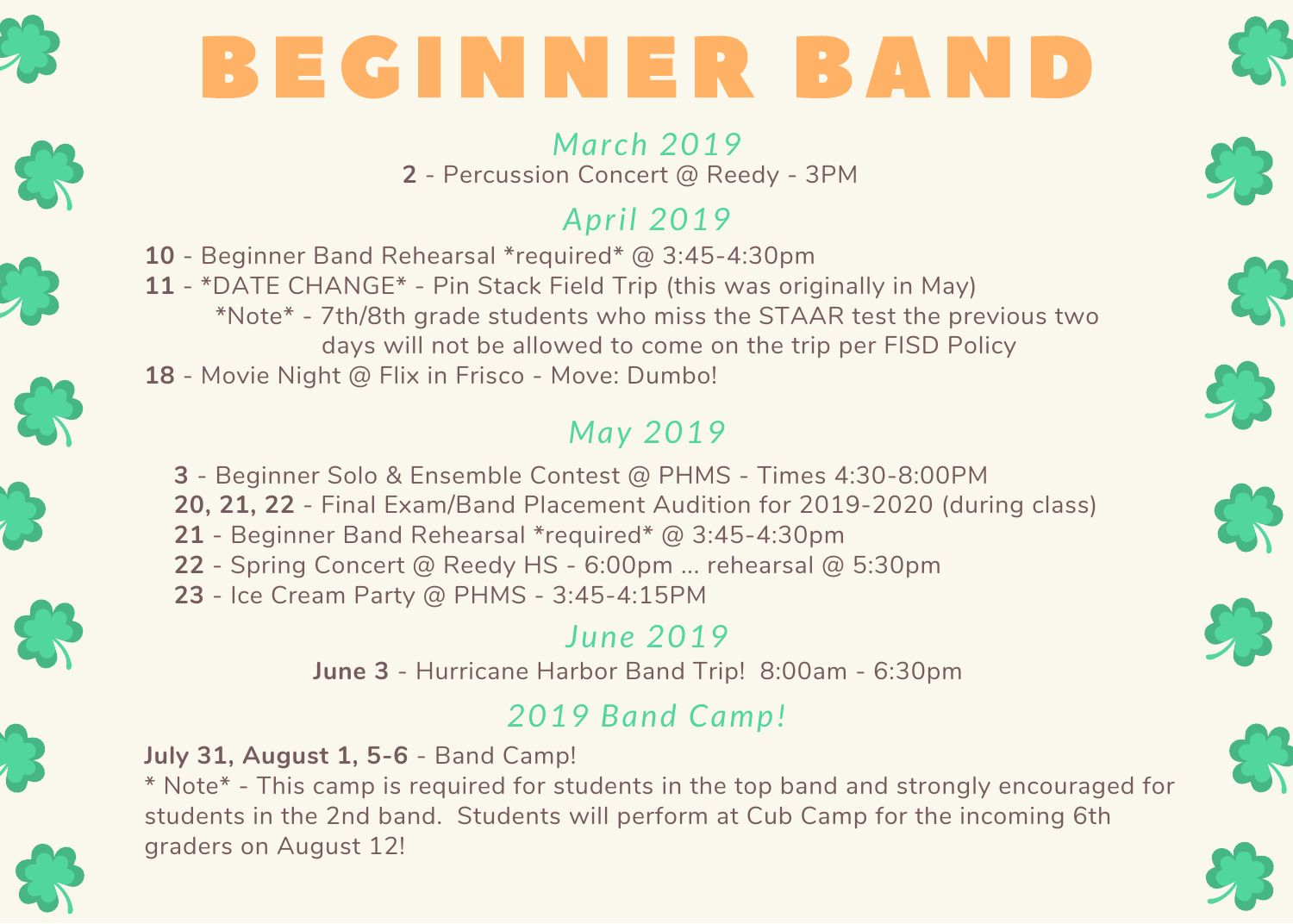

## CONCERT BAND

#### *March 2019*

- **2** Percussion Concert @ Reedy 3PM
- **4** All Woodwinds/Horn/Trumpet Sectional 7:30-8:15am
- **4** Low Brass/Tenor Sax Sectional 3:45-4:30pm
- **18** All Woodwinds/Horn/Trumpet Sectional 7:30-8:15am
- **18** Low Brass/Tenor Sax Sectional 3:45-4:30pm
- **22** \*DATE CHANGE\* Pre UIL Contest @ Reedy 4:20-6:20pm
- **26 or 27** UIL CONTEST!!

#### *April 2019*

- **18** Movie Night @ Flix in Frisco Move: Dumbo!
- **26** CELEBRATE!! PHMS 4:00-6:00PM

#### *May 2019*

- **17 -** Music Across Texas Contest @ Six Flags! (during school day)
- **20, 21, 22** Final Exam/Band Placement Audition for 2019-2020 (during class)
- **22** Spring Concert @ Reedy HS 6:00pm ... arrive at 6:20pm
- **23** Ice Cream Party @ PHMS 3:45-4:15PM

#### *June 2019* **June 3** - Hurricane Harbor Band Trip! 8:00am - 6:30pm

## *2019 Band Camp!*

#### **July 31, August 1, 5-6** - Band Camp!

\* Note\* - This camp is required for students in the top band and strongly encouraged for students in the 2nd band. Students will perform at Cub Camp for the incoming 6th graders on August 12!